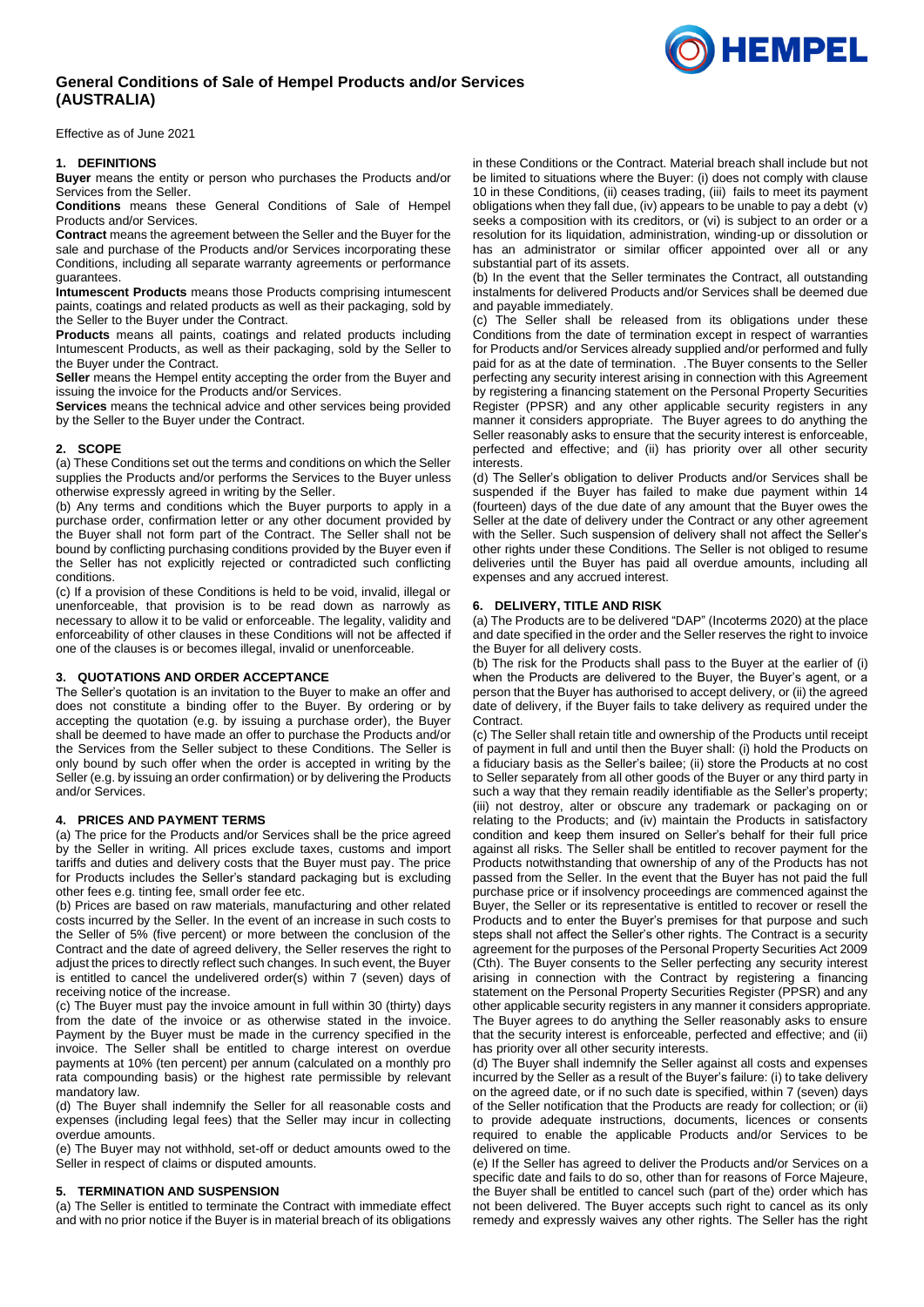

to communicate any delay or expected delay in delivery to the Buyer in writing together with new delivery date(s). If the Buyer cannot accept the new delivery date(s), Buyer remains entitled through written notice to Seller to cancel the order in part or in full.

(f) The Buyer shall thoroughly inspect all Products on delivery and notify the Seller as soon as reasonably practicable (within 48 hours of delivery) of any apparent damage to, defect or shortage in, any Products. If the Buyer fails to give such notice, the Products shall be deemed to be in all respects in accordance with the relevant purchase order and accepted by the Buyer, save to the extent that there is a latent defect which is not reasonably obvious on inspection.

(g) It is the Buyer's responsibility to obtain all licences, exchange control documents and other consents needed for the import and use of the Products. The Buyer shall not be discharged from its obligations under these Conditions if the Buyer fails to obtain a licence or other consent(s).

### **7. FORCE MAJEURE**

(a) The Seller is released from its obligation to deliver the Products and/or Services on the delivery date, if events beyond its reasonable control prevent the Seller from performing its obligations (Force Majeure). Should such events continue to prevent the Seller from performing its obligations for 60 (sixty) consecutive days, either party may cancel the Contract.

(b) The Seller may withhold, reduce or suspend delivery of the Products and/or Services to reasonably allocate its supply capacity between the Buyer and its other customers if Force Majeure prevents the Seller from delivering all the Products and/or Services and fully complying with orders from its other customers. In such event, the Buyer is entitled to cancel the undelivered order(s). This clause sets out the only remedies available to the Parties in the event of Force Majeure.

#### **8. THE SELLER'S WARRANTY AND LIMITATIONS OF LIABILITY** *The Seller's Liability for the Products*

(a) In the event that a separate stand-alone Seller warranty for the Product forms part of or is issued in connection with the Contract by the Seller, then to the extent that a conflict exists between it and these Conditions, then the relevant terms of such stand-alone Seller warranty shall apply to the exclusion of this clause.

(b) The Seller warrants that as at delivery and for the earlier of a period of 12 (twelve) months from the date of delivery or the expiration of the applicable shelf life, each Product will conform to the applicable Product Data Sheet and/or specification as at delivery and the Seller shall have no other liability under this Contract (express or implied), in tort or otherwise for the quality, performance, merchantability or fitness for any purpose of the Products.

(c) The Seller's warranty does not include defects or damage that occurs in areas that are not reasonably accessible through ordinary means of repair because of their shape or location. Nor does the Seller's warranty include damage which is caused by mechanical damage, welding or other heating, bacterial attack, pollution, electromechanical actions, damage during repair, deterioration beneath applied coatings or friction, except for ordinary wear and tear. The Seller is only liable under this warranty, if the Buyer (or where relevant, its subcontractor) has:

(i) prepared all surfaces before coating, coated the object correctly and maintained them after coating, all in accordance with the Product specifications and any guidance issued by Seller,

(ii) transported, stored, handled and used the Products in accordance with all information given to the Buyer by the Seller and any international customs of the trade,

(iii) made a written claim documenting the alleged defect in or damage to the Products within 10 (ten) days of the date when the Buyer first became aware or could reasonably have become aware of the defect or the damage,

(iv) allowed the Seller reasonable time and access to inspect the Products, the area of their application and allows the Seller to inspect any maintenance or other relevant records (which the Buyer must keep in accordance with good practice),

(v) complied with its obligations under these Conditions, including making timely payment of the purchase price, and

(vi) stopped using the Products as soon as the Buyer detected or could have detected the defect.

(d) For Intumescent Products, the Seller shall not be liable for breach of the warranty in this clause 8 if the applicable non-conformity arises:

(i) because the Buyer alters the relevant Intumescent Product, or mixes or uses it in conjunction with any unapproved substance,

(ii) in whole or in part, due to wilful damage, abnormal or highly variable environmental conditions; or

(iii) in whole or in part, due to any negligence, misuse of the relevant Intumescent Product, inadequate specification of coating thickness and/or critical/limiting temperature or inadequate or inappropriate surface

preparation or coating application by any person other than the Seller or its agents.

(e) In the event of a breach of warranty under this clause 8, the Seller must at its own option, either replace the Product or refund the price of the defective Product in full. The Buyer is not entitled to any other remedy. The Seller may suspend subsequent deliveries of the Products or postpone corresponding dates of delivery accordingly until the validity of the Buyer's claim has been finally determined.

*The Seller's Liability for Services*

(f) The Seller is only liable for technical advice, instructions and other information about the use of the Products or other services provided by the Seller or its representative if the Buyer can demonstrate that (i) the Seller has given the advice or services negligently in light of the information, equipment and knowledge available to the Seller at the time, and (ii) that the Buyer has suffered direct loss as a result.

### *The Seller's Liability for Services for Intumescent Products*

(g) The Seller shall have no liability for any advice or other service the Seller (or any of its employees, agents and sub-contractors) provides in relation to any Intumescent Product(s) for which the Buyer has not paid separately from any other Intumescent Product or Service, such free advice or service to be provided at the Seller's discretion and not to be relied upon by the Buyer.

(h) The Seller shall only be liable if such advice or service has been given negligently taking into account the information, equipment and knowledge readily available to the Seller at the time (including that provided by the Buyer), but the Buyer expressly acknowledges that the Intumescent Products may be used for uses outside of the scope of the Seller's knowledge or expertise; variations in environment, changes in procedures or use, or the extrapolation of data may cause unsatisfactory results; and that the Intumescent Products are intended for use by buyers having relevant skill and know-how in the proper use of such type of products.

#### *Limitation of Liability*

(i) The Seller's liability to the Buyer shall not exceed the invoiced price for the Products and/or Services, except that in respect of Intumescent Products (and related Services) only, if the remedies available under clause 8(e) are unenforceable under applicable law, Seller's liability shall in no event, exceed 2 (two) times the invoiced price.

(j) The Seller shall not be liable for any loss of profit or earnings, loss of time, loss of goodwill or loss of use of vessels, machinery or equipment. In no circumstances shall the Seller be liable for any special or consequential/indirect loss or damage whatsoever.

(k) The Seller shall not be liable for any infringement of a third party's intellectual property rights caused by the Buyer's use of the Products.

(l) Any exclusions or limitations of liability under these Conditions in favour of the Seller are agreed to be extended for the benefit of all companies and/or individuals within the Hempel Group.

(m) Subject to applicable law as regards liability for personal injury and death, the Buyer shall have no claim against the Seller, in contract or in tort, in relation to anything performed or delivered under the Contract unless the Seller has been notified in writing of such claims within 24 (twenty-four) months of delivery.

### **9. INTELLECTUAL PROPERTY RIGHTS**

The Seller (or Hempel A/S) is and remains the owner of all intellectual property rights related to the Products and/or Services, including knowhow, patents, patent applications, inventions, trademarks, technical information, documentation, data as well as any copyright relating hereto. The Buyer does not acquire any rights to any intellectual property rights or other deliverables specifically developed by Seller to fulfil the Contract, such rights shall remain the exclusive property of the Seller (or Hempel  $A/S$ ).

# <span id="page-1-0"></span>**10. COMPLIANCE, EXPORT CONTROL AND SANCTIONS**

The Buyer undertakes that it is and shall in connection with this Contract, remain in compliance with applicable laws and regulations, including but not limited to those relating to anti-bribery and corruption, and sanctions provisions and export control regulations of the UN, US, UK and EU.. If the Buyer is in breach of this clause 10, the Seller is entitled to either suspend or terminate the Contract at no liability or cost to the Seller.

#### **11. MISCELLANEOUS**

(a) The Buyer may not assign its rights and obligations under the **Contract.** 

(b) The Contract establishes neither a partnership nor a joint venture between the Seller and the Buyer, and neither of the parties shall be construed as partner or other business associate of the other.